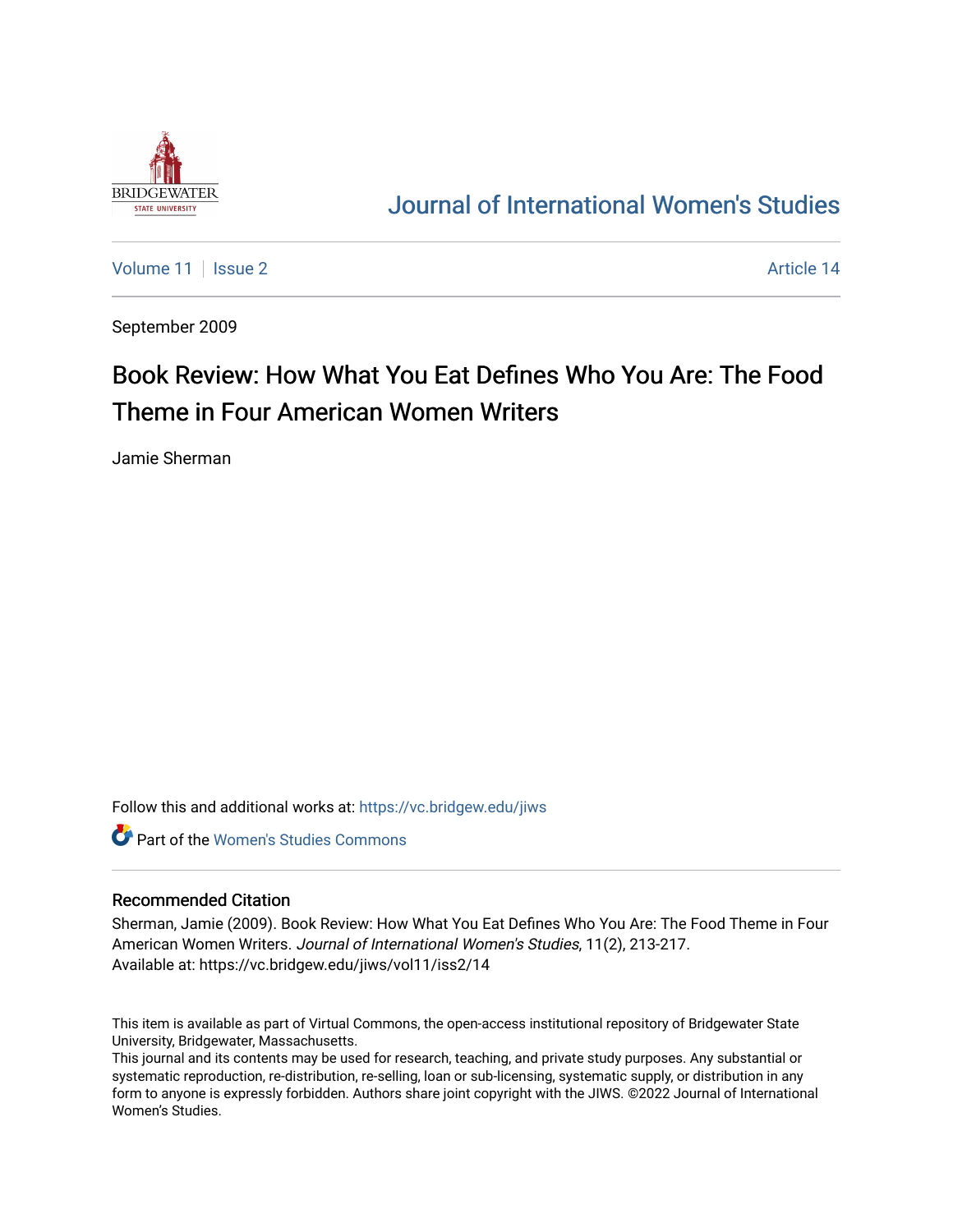## **How What You Eat Defines Who You Are: The Food Theme in Four American Women Writers**. 2008. Ya-hui Irenna Chang. Lewiston, NY: Edwin Mellen Press. 192 pp including bibliography and index. \$109.95 (Hardcover).

## Reviewed by Jamie Sherman<sup>1</sup>

Ya-hui Irenna Chang argues that minority women authors are frequently caught between efforts to accurately represent experiences of minority women – often autobiographically, or influenced by their own histories – and pressures from members of their respective ethnic groups to combat popular stereotypes and refrain from presenting negative cultural images. Thus, for example, Chang cites Amy Tan's response to criticism:

*When you have just one person from a culture, people in the culture end up saying, "this is terrible. This is a stereotype. My mother didn't speak broken English!" I could never explain to people that I wasn't writing about Chinese culture. I was writing fictional stories that were informed by my own family… And my mother did speak broken English* 

(quoted in Chang, 3).

Although she notes several times throughout the book that there are significant differences between the authors she studies, Maxine Hong Kingston, Alice Walker, Amy Tan, and Louise Erdrich, and the ethnic minorities to which they variously belong, Chang suggests they all face, and address within their work, the challenges and pressures of being a woman within an oppressed group. She draws a parallel, though one that is largely unexplored and not fully explicated, between the struggles of these authors "to balance their personal artistic vision with that of the interests of their own ethnic groups," and the challenges facing their fictional characters with regard to individual and collective or ethnic identities (5). These tensions, Chang argues, are portrayed and negotiated through food images, metaphors, and practices featured in their respective works (6).

The book is divided into four substantive chapters, each addressing food in relationship to, and as a symbol of, different aspects of identity: "self-identity, collective identity, ethnic identity, and gender identity." These are followed by a brief concluding chapter reiterating the framing argument that, contrary to critics' accusations, these authors "do not ignore the interests of their people" in favor of "feminist agendas," but rather balance the two (175). Chapter One interprets individual characters' practices in Kingston's *The Woman Warrior*, Walker's *The Color Purple*, Tan's *The Joy Luck Club*, and Erdrich's *Love Medicine*. In separate sections she argues that resisting meat in *The Woman Warrior*, eating sugary foods in *The Color Purple* and *The Joy Luck Club*, and Marie's attempt to feed her straying husband the raw heart of a wild goose as a "love medicine" are primary modes through which the characters address, or try to address, problems of the self. Chapter Two looks at the food images used to describe characters and relationships as embodiments of the cultural tensions between "ethnic" and "dominant" in both *Love Medicine* and *The Color Purple*. Chapter Three broadens the

 $\overline{a}$ 

<sup>&</sup>lt;sup>1</sup> Jamie Sherman is a Ph.D. Candidate in the Department of Anthropology at Princeton University.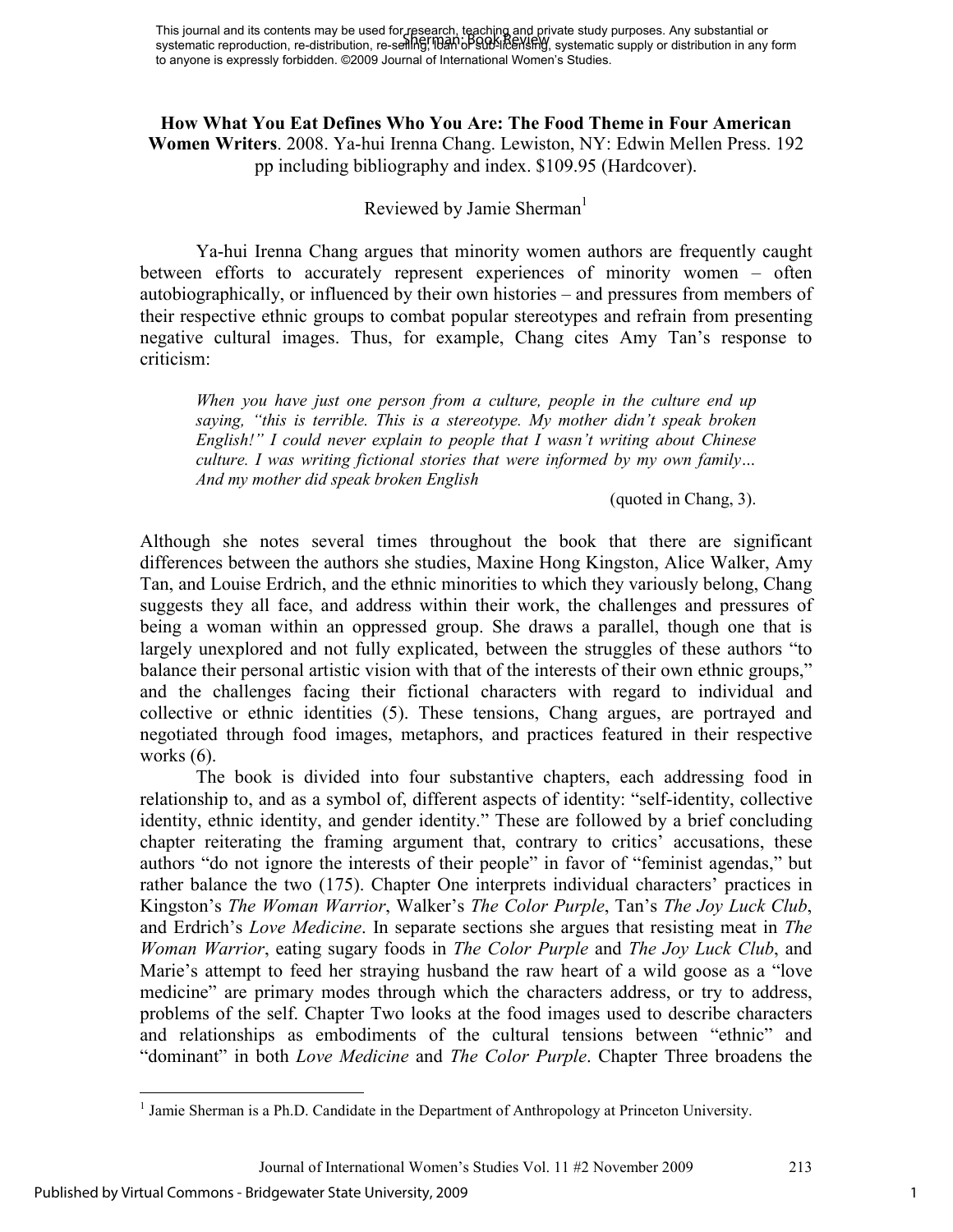discussion to include "taste" in clothes as well as food. Here, she looks at the ways taste figures in *The Woman Warrior* and *The Joy Luck Club* as a marker of the division among ethnic "collective identity," individual freedom, and, again, the "dominant" American (White) culture. Finally, Chapter Four looks at the use of food and domestic spaces – especially the kitchen – in Steven Spielberg's adaptation of *The Color Purple* and Wayne Wang's film version of Tan's *The Joy Luck Club*. Chang argues that these directors locate scenes in the kitchen and add food related sequences that while sometimes diverging from the books, serve to emphasize and embody similar themes and tensions around ethnic identity and gendered inequalities. These scenes also demonstrate that women oppressed in domestic spaces can combat that oppression "when they band together rather than stay isolated in their own spaces" (134).

In general, each chapter contains several provocative statements and a few promising insights. Disappointingly, these are not well supported through the analysis, and often fail to "hang together" in a coherent fashion, while the relevance to the framing issue - criticism of the authors by members of their respective communities - is never entirely clear. In addition, the book draws on theoretical sources piecemeal, with little to no discussion of broader arguments and context. This, alongside flat-footed attributions of causality in relation to both authors and characters within their works (frequently with some slippage between the two) flattens both the literary works, and the analytical frameworks she draws on, while the categories of analysis, such as "identity" and "self worth" lack sufficient interrogation to be analytically meaningful.

 Chapter one, for example, begins with a discussion of food and meaning. Chang cites anthropologist Sidney Mintz' work on the history of sugar and its imbrication with histories of class, colonialism, and the industrialization of Europe (Mintz 1985). Yet she draws from it merely that "an ordinary food item, such as sugar, has its own history" (11). From Roland Barthes' body of work she takes only that "food can communicate meanings" (11). In all fairness, the conversation moves from there to a discussion of whether food can be considered an "accurate" code through which to convey meaning, in as much as people may ascribe meanings variously. But rather than maintain the nuances of interpretation implicit in communication generally, Chang cites the work of social psychologists Mark Connor and Christopher J. Armitage - again with no discussion of the details of their work or their findings - to conclude a flat "yes" to the question of accuracy (13). Even more disturbing in the context of this journal, Chang notes that women and food have historically been linked and concludes, therefore, that "they are usually good at speaking the language of food" such that it "is not surprising" that food figures prominently in the works of these women authors (14). In a book that aims to explore themes around gender as well as ethnic oppressions, this truncated discussion and blatantly gendered assumption regarding the automatic link between women and food is unsettling, to put it mildly. It is, moreover, oddly resonant with her own argument in Chapter Four when she finds one of the "two sources of Sofia's oppression" in *The Color Purple* to be the cultural association between black women and domesticity on the basis of which Miss Millie presumes that Sofia would be flattered by an invitation to be her maid (166). Thus Chang makes some of the very same assumptions regarding a naturalized relationship between food, domesticity, and gender that she seeks to analyze within these literary works.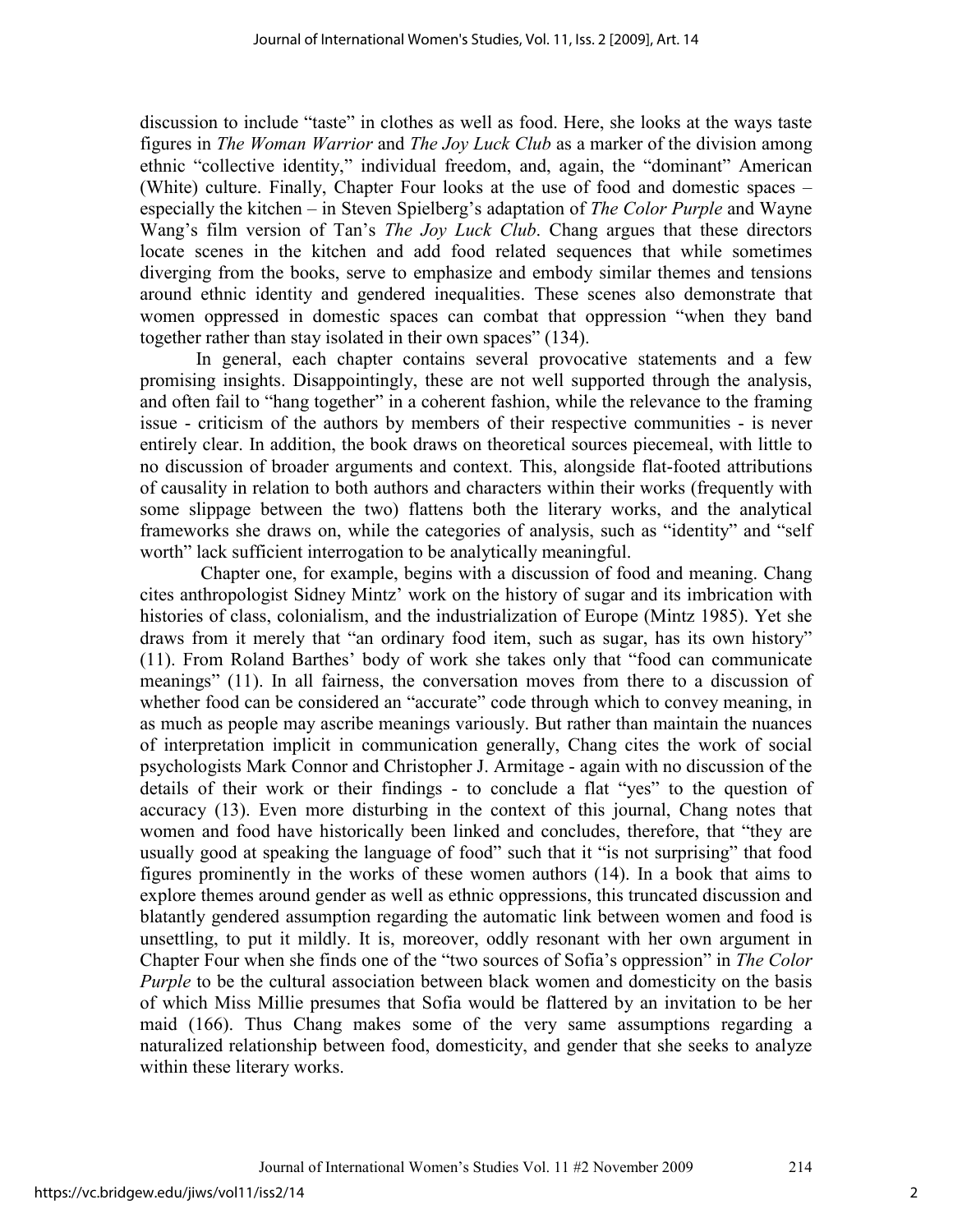#### Sherman: Book Review

Such generalizations and dubious attributions of motive and cause, as well as somewhat surprising leaps to tangentially related "conclusions" are endemic. In the introduction, Chang states that the authors' struggles to balance their artistic visions with those of their ethnic groups "makes them good at writing in an artistic form…that allows them to explore the tension between the one and the many" (5). While there can be little doubt that each of the authors is "very good" at what they do, and while one can imagine that they may each have struggled with pressures pertaining to minority authors, this statement, presented with no further discussion, attributes a causality that is one dimensional and difficult to credit in an academic context. In a similar move, Chang glosses Alice Walker's childhood loss of an eye as a damaged "self image" and a changed "self identity." "Because of this," Chang states as fact, "Walker has a great understanding of how a person's self-identity is closely linked to his or her perception of his or her body" which, in turn, enabled her to effectively portray Celie, a character who is consistently abused by her stepfather and later her husband in *The Color Purple* (68).

It should be said that Chang touches on ideas that, had they been followed through with greater rigor could have made for a compelling book. For example, she argues that domination over appetite and hunger (the first as desire, the second as bodily need) is central to the "White Tiger" chapter of Maxine Hong Kingston's *The Woman Warrior*. Chang looks first at the story narrated by a young Chinese American girl, who draws on her mother's "talk-stories" to imagine herself the "legendary ancient Chinese swordswoman (Fa Mu Lan)." In the girl's fantasy, she (as Fa Mu Lan) leaves her peasant family and meets an old couple that offers her foods symbolic of the Chinese traditions of kinship, immortality, and rebirth. Fa Mu Lan becomes their disciple and under their guidance, becomes a vegetarian. Later, alone in the forest and first merely nostalgic for the meat her family used to cook, then later actually hungry, Fa Mu Lan is tempted, but resists the urge to consume meat. Provocatively, though never fully explicated nor made relevant to the food theme, Chang compares Fa Mu Lan's ordeal to Christ's temptation by the devil in the Book of Matthew (19). The swordswoman, Chang argues, is transformed into a savior through control of her "appetite, emotions, and hunger" (22) and, like Christ, sees angels (21). Chang then drops the Christ discussion without considering of the implications of drawing an implicit connection between food and the devil, and proceeds instead to describe the narrator's later story, now told from the perspective of an adult, of comments she overheard as a child: that girls are unworthy of being fed. While the Christ analogy is interesting if tangential and not developed, Chang's description of the later narrative suggests but does not discuss the relationship between the food ordeal in the young girl's imagined self as an "ancient Chinese" legend, and food in the more troubled voice of the grown up American Chinese woman. Unlike Fa Mu Lan who, following her successful transformation, was welcomed back into her village "as if they were welcoming a son" (quoted in Chang 23), the contemporary narrator's "American success" remains "a private shawl" she wraps around herself when visiting her family, telling herself that she is "worthy of eating the food" (quoted in Chang 25). The American narrator's relationship to food – noted by Chang, but not discussed in relation to the warrior narrative – is likewise one of abstinence that resonates with gendered self-transformation. The warrior (who is, after all, the girl's imagined, desired self) is transformed victoriously, in an act of will that makes her "like a son." The narrator's transformation, one of "American success," is one of disappointment,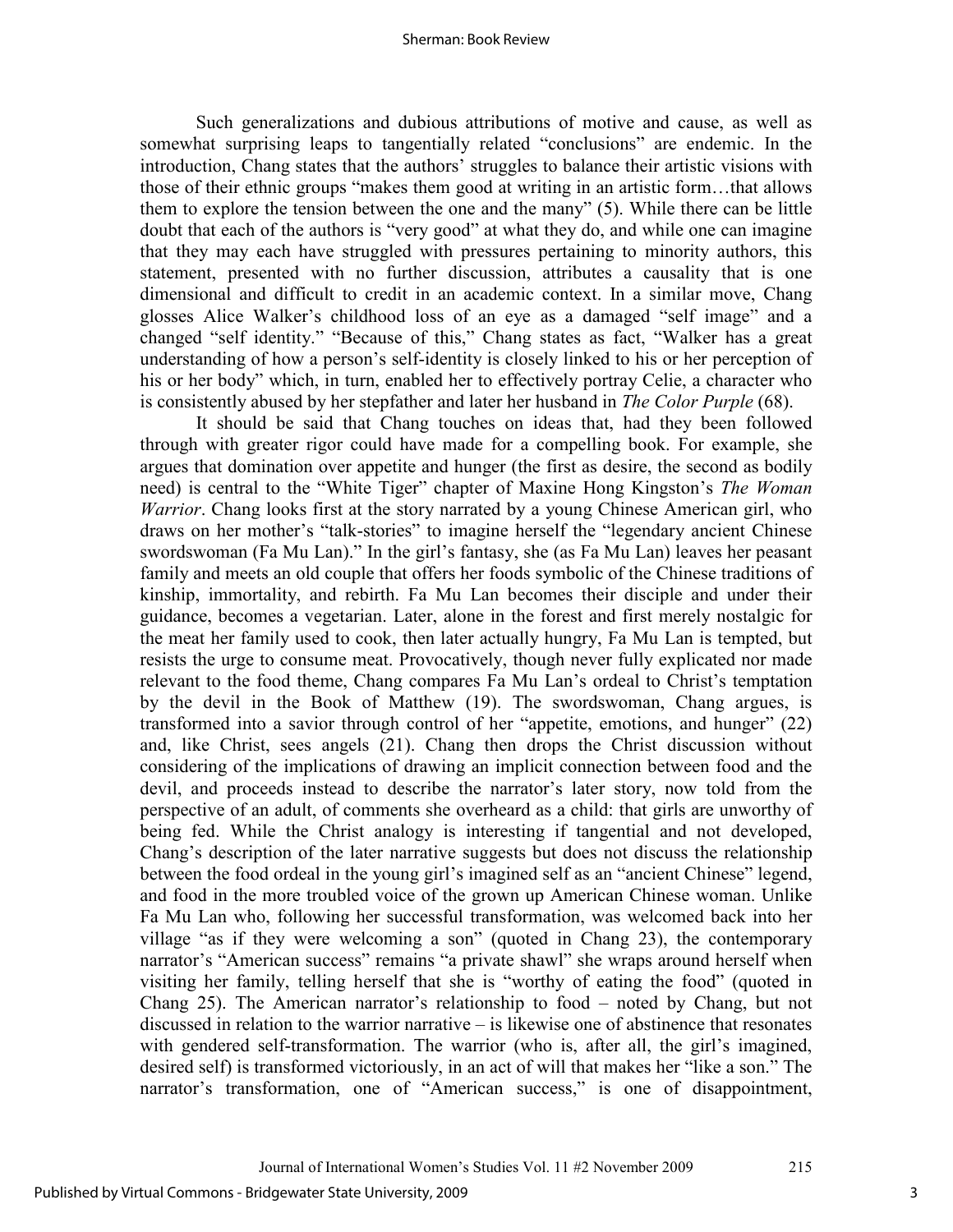unrecognized by her family, and articulated in a willful refusal of gendered food related roles: she won't cook and cracks the dishes when she washes them (24).

Discussion of the love triangles in Erdrich's *Love Medicine* similarly has moments that are almost promising, but are undermined by reductive readings and a lack of internal coherence to the argument. Thus Marie, the half-White, half Chippewa wife in *Love Medicine* symbolizes for Chang non-native White society and is "bitter, salty food" in comparison to Lulu, the "tart berry" – a more natural food than "candy" and that (for Chang) symbolizes Lulu's metaphoric role as (the putatively more natural) Native American tradition. Nector (= "Nectar," Chang notes), the man who loves them both, also loves sugary sweet things. For Chang, Nector's taste for processed foods signifies the corruptive, unhealthy influence of White society he acquired when sent to the government school as a boy (53). Unresolved by Chang, although she herself notes it, is that Lulu is also described as "candy" and "sugar," making it hard to constrain her to the "all natural" and more wholesome "native" that Chang wants her to be, while Marie, elsewhere in the book, is associated with apples, albeit crab apples, a nonetheless natural fruit. While Chang seems to flounder in trying to resolve the many and often conflicting images of these two women and Nector as foods into a coherent and linear schema, the sheer weight of food imagery in *Love Medicine* is compelling and Chang – sometimes almost inadvertently, it seems – draws out some interesting points. While the reader may doubt, for example, that Nector's marriage to Marie is as complete a capitulation to White culture as Chang seems to want it to be, the contrast between Marie as "bitter" to Lulu as sweet (whether berry or candy) is relevant. Chang expands the distinction into Lulu as "real, natural, sweet" and Marie as "bitter, salty" (55). Unfortunately for the reader, Chang never offers evidence for the transformation and association from bitter to salty. If, however, we take on faith that Marie is somewhere in the text associated with "salty" then later moments - as when Marie moves Nector's letter telling her he is leaving, which he had left under the sugar can, to a hiding place under the salt can before Nector, called back from Lulu's, comes home (in Chang 64) – become far more resonant.

That food is significant in the works of these authors and that food serves in many ways to articulate relations between characters and even – in a more limited and complex way than presented here – as a trope through which ethnicity and belonging are signified and negotiated is worthy of further and more detailed attention. It is unfortunate that it does not happen in this book. Beyond the initial and rather brief discussion of critics within each author's "own" community, there is absolutely no discussion whatsoever of existing critical discourses around these works. Moreover, it is unclear from Chang's argument how a focus on food goes beyond the already explicit themes of cultural identity, assimilation, and gendered experiences that are present in the works of all four authors and better explicated elsewhere. Finally, facile comparisons between the authors' lives and some of their characters aside, Chang never manages to connect the practices and metaphors surrounding food to the issue of minority women authors in any substantive way. Given that the food theme is interesting enough in and of itself, one wonders why Chang felt it necessary to add this to the mix at all. However, since it is the issue that frames the book in both the introduction and conclusion, it ought to have been more clearly addressed. Given these fundamental flaws and despite some real promise in the basic theme, this book cannot hope to contribute to critical academic discourse in literature, women's studies, or any other field, nor to fruitful classroom discussion.